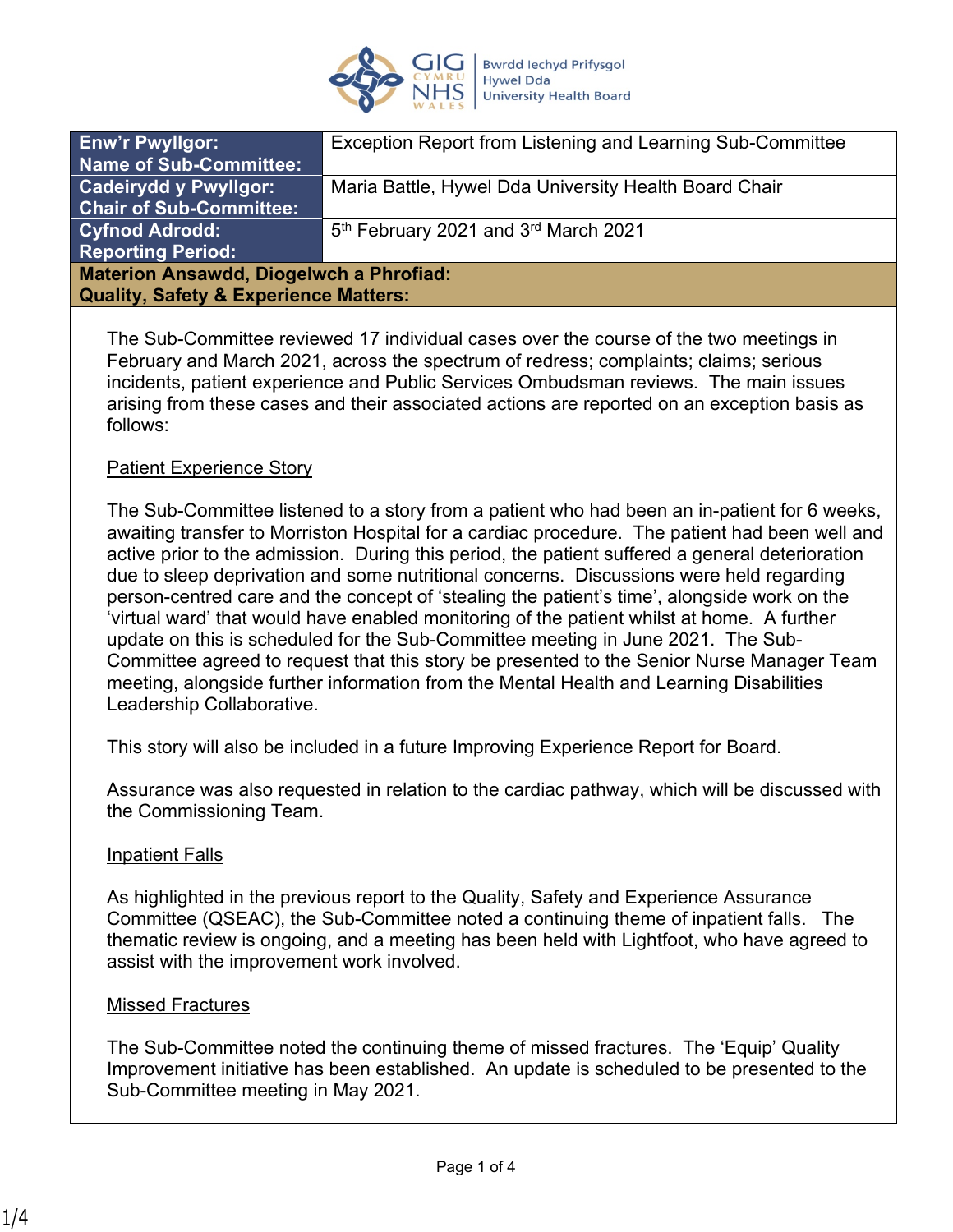### Radiology Reporting

An update was provided by the Head of Radiology in respect of work progressing in relation to lessons learnt. Quality Governance meetings have been established to regularly review incidents, complaints, and claims. An Errors Discrepancy Group meet regularly, bringing together the four hospital sites to facilitate learning. There is ongoing work between Accident and Emergency and Trauma and Orthopaedics regarding the management of scaphoid iniuries.

In relation to out of hours MRI provision, the service is currently operating between 7am-12 am, due to the fragility of the staffing position. As an additional measure, radiographers are being trained to undertake MRI images of lumbar spines.

The Sub-Committee agreed that the review of NICE guidance and clinical effectiveness standards would be extended to the Radiology department to consider opportunities for patient pathways.

A further update will be presented to the Sub-Committee meeting in September 2021.

### Delay in Diagnosis

The Equip Project, reviewing the follow up and action of test results, has been delayed due to the pandemic. However, the Improvement Team is looking to reconvene at the earliest opportunity to progress the improvement project.

In relation to a delay in diagnosis of necrotising fasciitis, the Sub-Committee noted that a formal update on Sepsis 6 should be provided to QSEAC in the new financial year. With regards to the case discussed, the Sub-Committee agreed that the Scheduled Care Team would need to re-visit the expert findings and the proposed actions.

# Moving and Handling

Learning across the Health Board is being promoted following an incident involving a patient, who suffered an injury whilst being moved, due to the position of the limbs not being checked prior to moving.

# Mental Health Transformation

The Sub-Committee received a letter of feedback from the family of a patient regarding their experience during their daughter's episodes of mental health illness, including attendances at A&E, and during periods of crisis.

It had been identified that the complaint response had not appropriately recognised the family's distress and poor experience. One of the significant failings in the management of the complaint was the lost opportunity to meet and listen to the family's experience on receipt of the complaint. This is being addressed in the revised Complaint's procedure, in addition to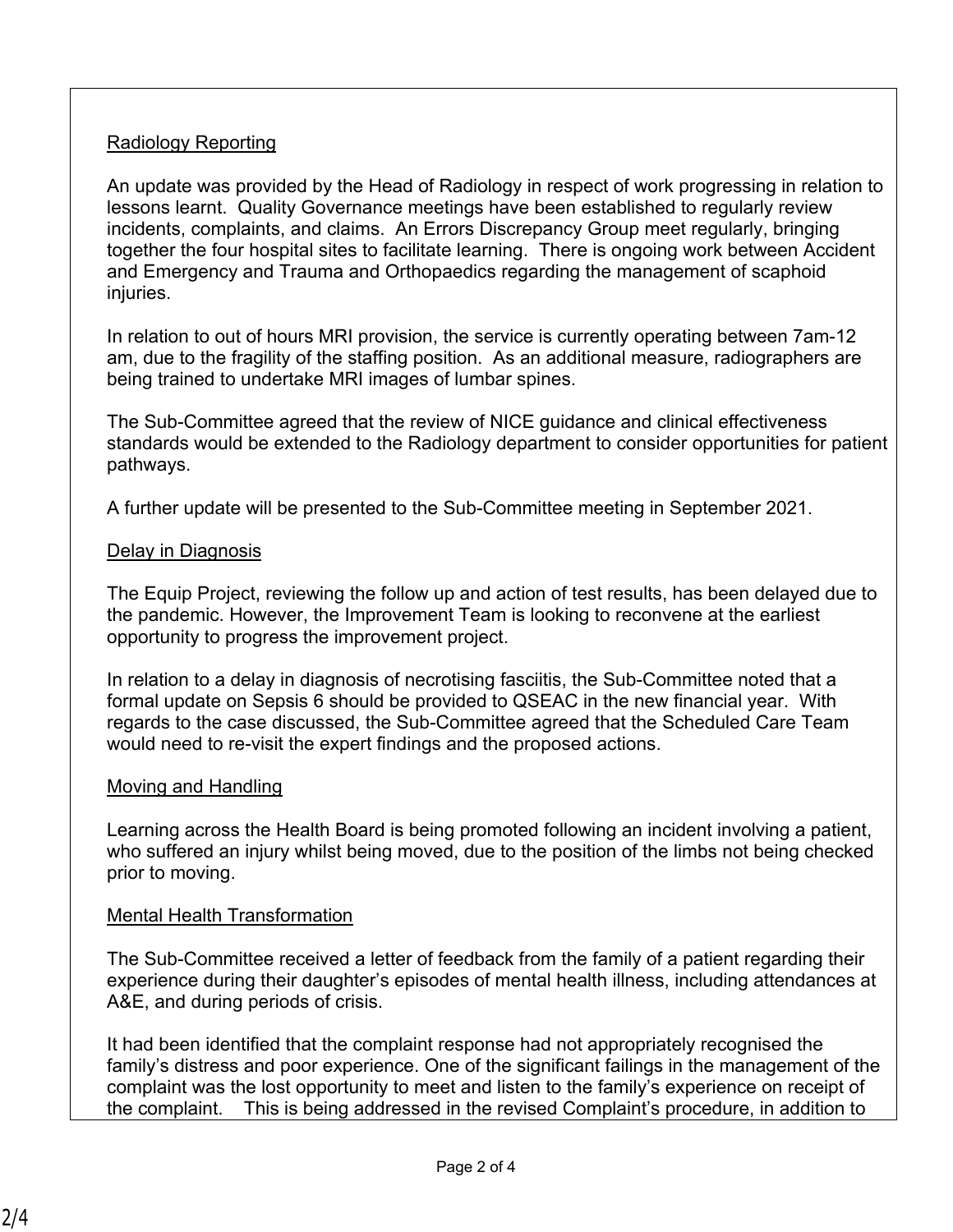ensuring that letters fully empathise with the experience and impact on patients and their families/carers.

The Assurance plan was received, which would be monitored by the Mental Health and Learning Disabilities' Quality Governance Meeting. The issues raised by the family are being addressed by the Mental Health Transformation Programme, which include the establishment of 24 hour dedicated centres aimed at diverting patients away from A&E environments.

### Public Services Ombudsman for Wales Record Keeping

A final report received from the Public Services Ombudsman found that there were shortcomings in the standard of record keeping. This was discussed as a theme across the concerns and claims management agenda and would need to be escalated as a risk, both in relation to patient safety and effective management and security of records.

Four further final Ombudsman reports were noted, with recommendations made in relation to:

- Community referrals to the Community Mental Health Team (CMHT);
- Quality of initial screening and triage by the CMHT;
- Medication management and use of an unsuitable drug for an ischaemic stroke; and
- Review of the micturating cystourethrogram (MCUG) procedure following the birth of a baby at 33 weeks.

# Speaking up Safely

An update on the Speaking Up Safely process was received. As part of the work to drive forward the culture of safe and compassionate care, the new process will encourage staff to discuss anything they may be concerned about in the work environment and feel safe in doing so. A very positive response had been received to the advertisement for Champion roles and training will commence during April/May 2021. Work on the new intranet page is also progressing.

#### **Risgiau:**

# **Risks (include Reference to Risk Register reference):**

The Sub-Committee highlights the continuing concerns regarding inpatient falls; missed fractures; and record keeping as discussed above.

# **Gwella Ansawdd:**

#### **Quality Improvement:**

The actions for quality improvement have been identified as:

- Follow up and action of test results
- Reduction in the delayed diagnosis of fractures
- Review and audit of the WHO surgical checklist
- Reduction in inpatient falls

# **Argymhelliad:**

### **Recommendation:**

The Quality, Safety and Experience Assurance Committee is asked to discuss whether the actions taken by the Sub-Committee to mitigate the risks provide adequate assurance.